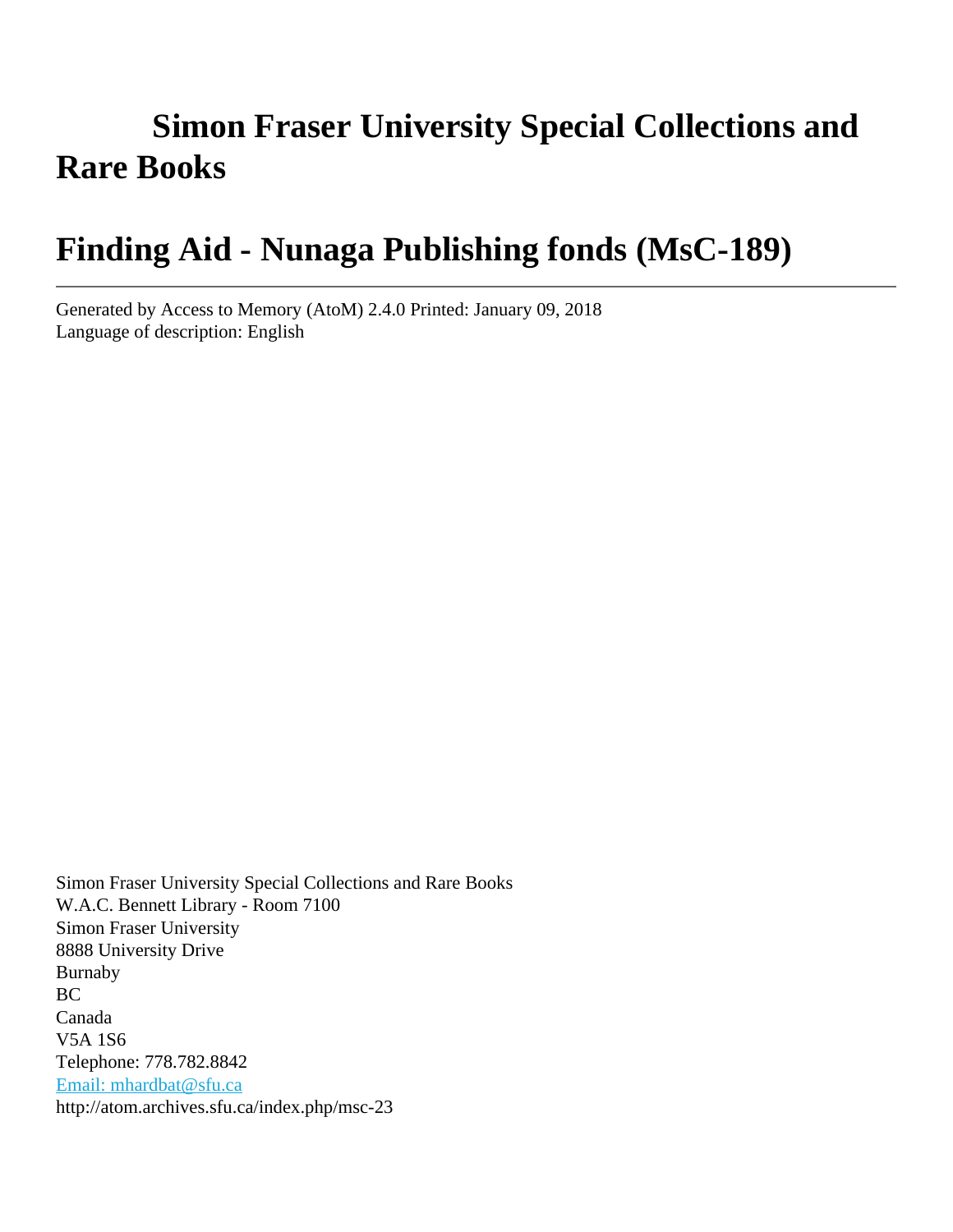## **Table of contents**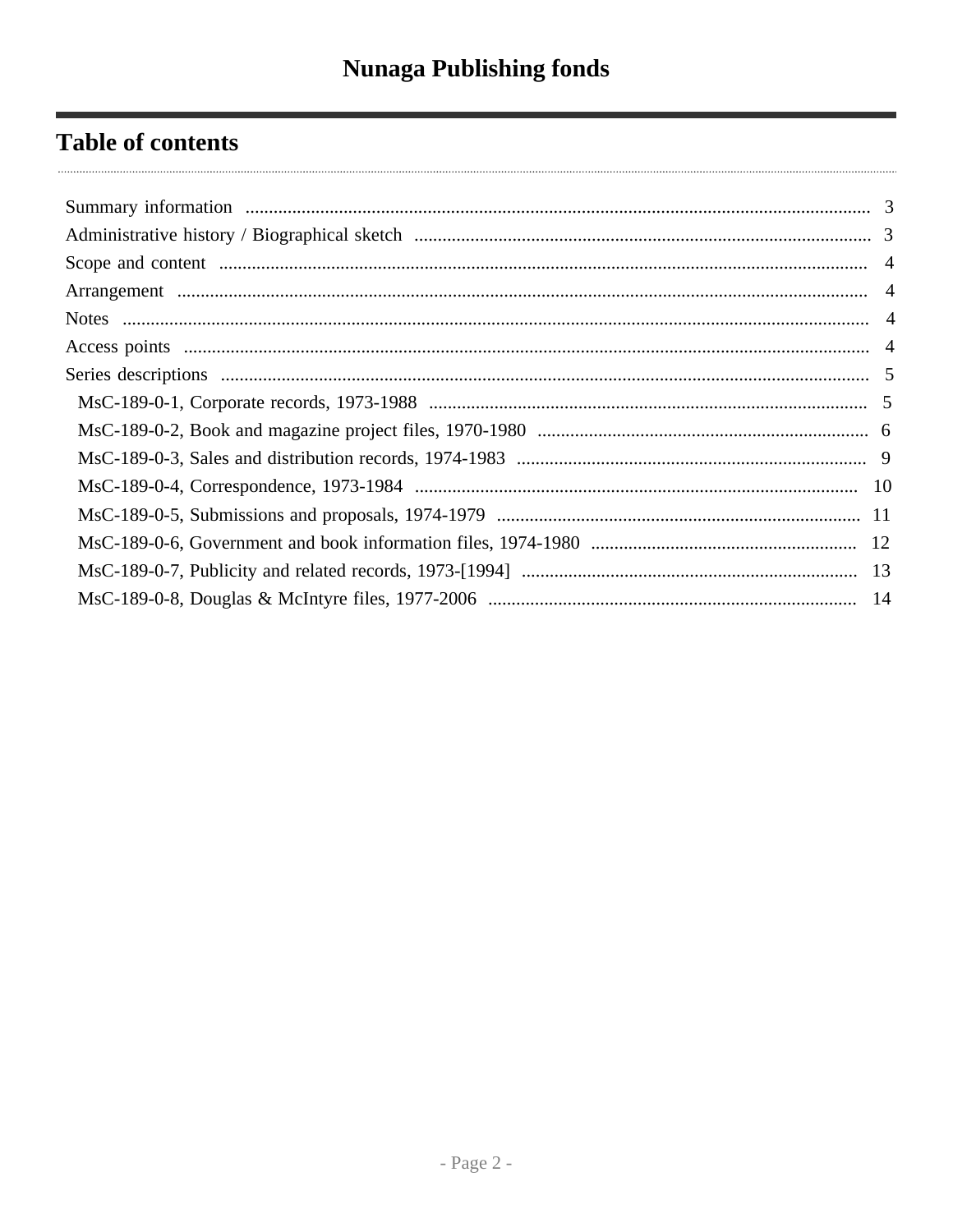<span id="page-2-0"></span>

|  | <b>Summary information</b> |
|--|----------------------------|
|--|----------------------------|

| <b>Repository:</b>                           | Simon Fraser University Special Collections and Rare Books                                             |
|----------------------------------------------|--------------------------------------------------------------------------------------------------------|
| <b>Title:</b>                                | Nunaga Publishing fonds                                                                                |
| ID:                                          | $MsC-189$                                                                                              |
| Date:                                        | 1970-2006 (date of creation)                                                                           |
| <b>Physical description:</b>                 | 1.68 m of textual records<br>126 photographs : prints<br>6 photographs : negatives<br>1 audio cassette |
| Language:                                    | English                                                                                                |
| Dates of creation,<br>revision and deletion: |                                                                                                        |

## <span id="page-2-1"></span>**Administrative history / Biographical sketch**

#### **Note**

The Nunaga Publishing Company was formed in 1972 by Rick Antonson, Brian Antonson and Mary Trainer upon the publication of a book they co-wrote, entitled "In Search of a Legend: Slumach's Gold." Nunaga went on to publish books by other British Columbia authors, including "New Westminster: The Early Years" by Alan Woodland, "British Columbia Canoe Routes" by Canoe Sport BC, and "Highrise Horticulture: A Guide to Gardening in Small Spaces" by David Tarrant. Nunaga became a registered limited company in 1974. Rick Antonson was director and president, Mary Trainer was director and treasurer, and Brian Antonson was director and secretary. Nunaga purchased the rights to "Canadian Frontier Magazine" in 1974, and published the "Canadian Frontier Annual" from 1976-1978. The company's Canadian sales representatives were McIntyre and Stanton in the West, and Belford Books in the East.

Nunaga changed its name to Antonson Publishing in 1977; that same year, Mary Trainer resigned as director. Under the name Antonson Publishing, the company continued to publish nonfiction books including "Vancouver Defended: History of the Men and Guns of the Lower Mainland Defences, 1859-1949" by Peter Moogk, and "Prison Doctor" by Guy Richmond. Over eight years, Nunaga/Antonson published twenty-five titles. In 1980, Antonson Publishing sold the rights to and backlist stock of its books to Douglas & McIntyre (D&M) and wound up its publishing activities. After the sale, Rick Antonson became Vice President and General Manager of Douglas & McIntyre. He left publishing to work in BC's tourism industry in the mid-1980s, but remained a member of D&M's board of directors into the mid-2000s.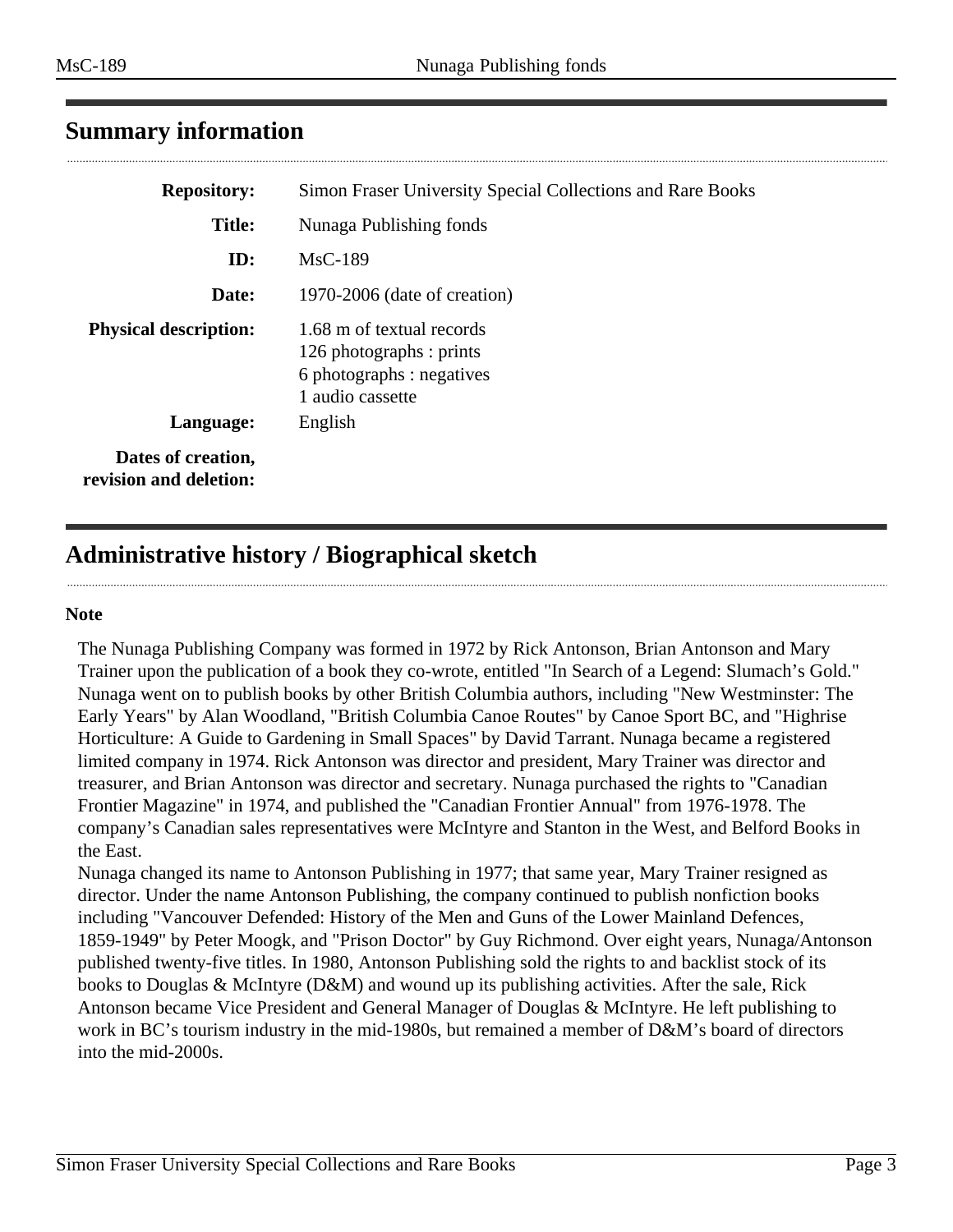## <span id="page-3-0"></span>**Scope and content**

Fonds consists of records documenting the business activities of Nunaga Publishing and its president, Rick Antonson. Fonds is divided into the following sub-series: Corporate records (1973-1988); Book and magazine project files (1970-1980); Sales and distribution records (1974-1983); Correspondence (1973-1984); Submissions and proposals (1974-1979); Government and book information files (1974-1980); Publicity and related records (1973-[1994]); and Douglas & McIntyre files (1977-2006).

## <span id="page-3-2"></span>**Notes**

#### **Title notes**

**Source of title proper**: Title based on contents of fonds.

#### **Immediate source of acquisition**

Records were in the custody of Rick Antonson prior to their acquisition by SFU Library in 2016.

#### <span id="page-3-1"></span>**Arrangement**

Arrangement into series based on creator's original order and labelled divisions of material.

#### **Accruals**

Further accruals are not expected.

#### **Other notes**

- **Publication status**: draft
- **Status description:** Provisional
- **Accompanying material**: Books published by Nunaga and Antonson Publishing companies have been catalogued and are linked to MsC 189 in their catalogue records.

## <span id="page-3-3"></span>**Access points**

- Antonson, Rick (subject)
- Multi-media (documentary form)
- Business and commerce (subject)
- Arts and culture (subject)
- Communications (subject)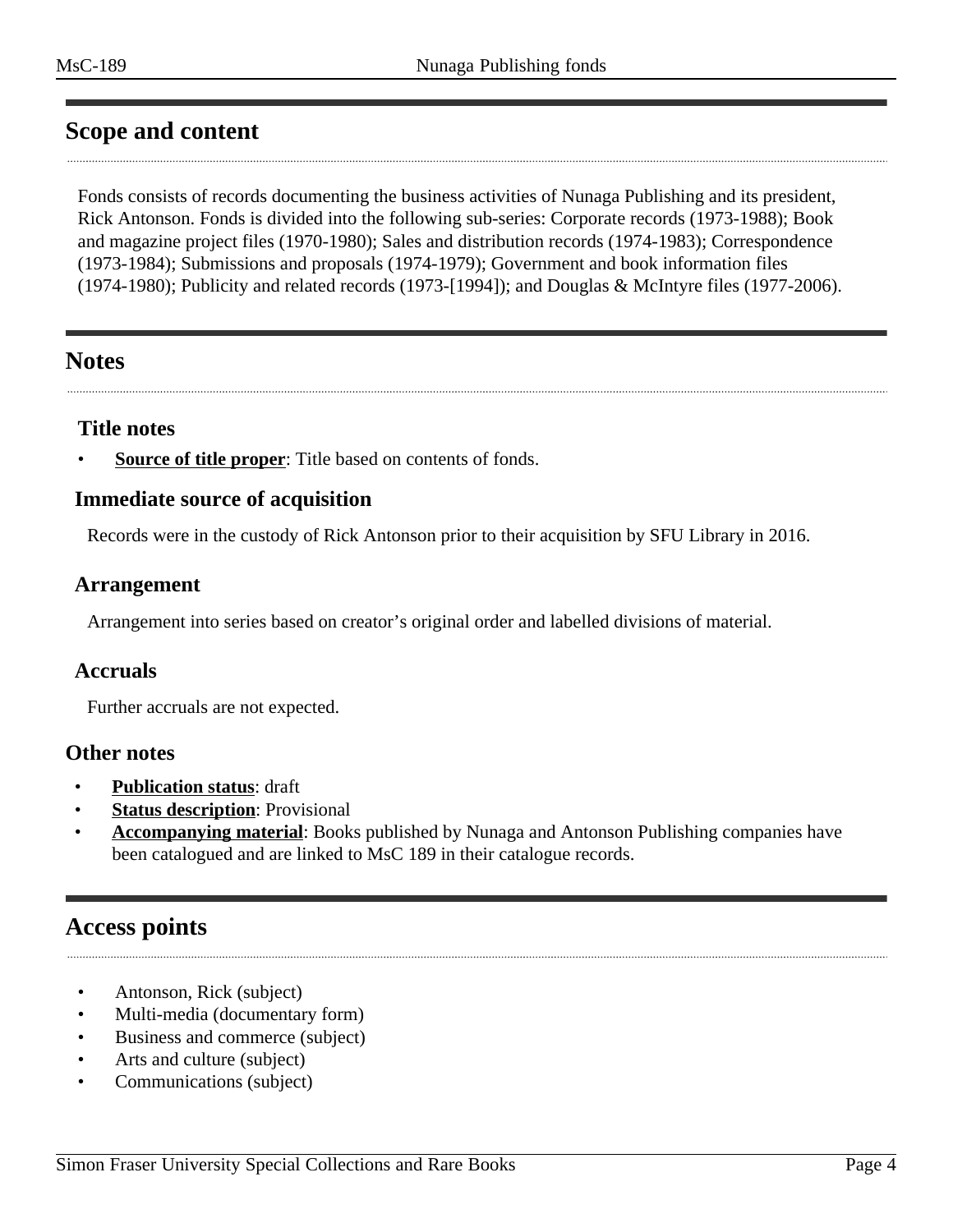## <span id="page-4-0"></span>**Series descriptions**

#### <span id="page-4-1"></span>**Series MsC-189-0-1: Corporate records**

Date: 1973-1988 (date of creation)

#### Scope and content:

Series consists of corporate records for Nunanga Publishing Ltd. These include minutes, resolutions, contracts, agreements, invoices, shares, Nunaga's logo design, and financial and tax records.

Physical description: 12 cm of textual records

Access points:

- Textual record (documentary form)
- Graphic material (documentary form)

#### Arrangement:

Arrangement follows creator's original order.

Publication status:

| File / item list     |                                         |            |               |                |
|----------------------|-----------------------------------------|------------|---------------|----------------|
| Ref code             | Title                                   | Dates      | Access status | Container      |
| MsC-189-0-1-0-0-1    | File - [Nunaga logo design]             | [ca. 1972] |               | MsC 189 -      |
|                      |                                         |            |               | Box 1 folder   |
| $MsC-189-0-1-0-0-2$  | File - Insurance, legal + copyright     | 1973-1979  |               | MsC 189 -      |
|                      |                                         |            |               | Box 1 folder2  |
| $MsC-189-0-1-0-0-3$  | File - [Contracts]                      | 1974-1976  |               | MsC 189 -      |
|                      |                                         |            |               | Box 1 folder3  |
| $MsC-189-0-1-0-0-4$  | File - [Contracts and shares]           | 1974-1977  |               | MsC 189 -      |
|                      |                                         |            |               | Box 1 folder 4 |
| MsC-189-0-1-0-0-5    | File - Incorporation documents          | 1974-1977  |               | MsC 189 -      |
|                      |                                         |            |               | Box 1 folder 5 |
| MsC-189-0-1-0-0-6    | File - [Documents filed with registrar] | 1974-1982  |               | MsC 189 -      |
|                      |                                         |            |               | Box 1 folder 6 |
| MsC-189-0-1-0-0-7    | File - [Financial statements]           | 1975-1976  |               | MsC 189 -      |
|                      |                                         |            |               | Box 1 folder 7 |
| MsC-189-0-1-0-0-8    | File - [Resolutions and agreements]     | 1976-1981  |               | MsC 189 -      |
|                      |                                         |            |               | Box 1 folder 8 |
| MsC-189-0-1-0-0-9    | File - [Business license]               | 1976       |               | MsC 189 -      |
|                      |                                         |            |               | Box 1 folder 9 |
| $MsC-189-0-1-0-0-10$ | File - To be invoiced                   | 1976-1978  |               | MsC 189 -      |
|                      |                                         |            |               | Box 1 folder   |
|                      |                                         |            |               | 10             |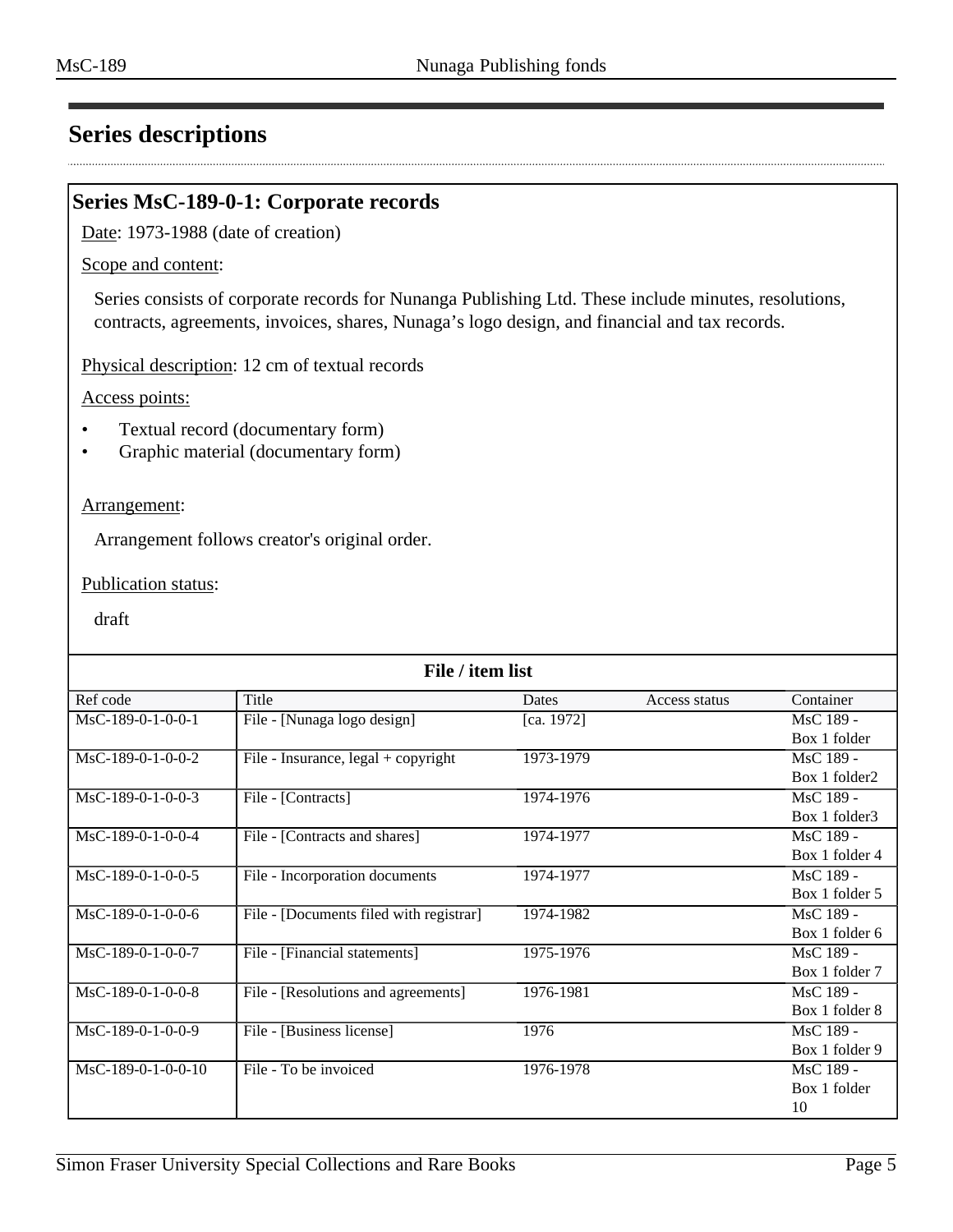#### MsC-189 Nunaga Publishing fonds

| $MsC-189-0-1-0-0-11$ | File - Inc. tax AP Ltd.                                            | 1976-1978 | MsC 189 -<br>Box 1 folder<br>11 |
|----------------------|--------------------------------------------------------------------|-----------|---------------------------------|
| $MsC-189-0-1-0-0-12$ | File - [Tax records]                                               | 1977-1982 | MsC 189 -<br>Box 1 folder<br>12 |
| $MsC-189-0-1-0-0-13$ | File - [Annual reports, legal]<br>correspondence]                  | 1981-1982 | MsC 189 -<br>Box 1 folder<br>13 |
| MsC-189-0-1-0-0-14   | File - Antonson Publishing Ltd.<br>corp[orate] tax returns         | 1980-1983 | MsC 189 -<br>Box 1 folder<br>14 |
| MsC-189-0-1-0-0-15   | File - AP Ltd. '86, '87, '88 income tax<br>and gov't reg[ulations] | 1983-1988 | MsC 189 -<br>Box 1 folder<br>15 |

## <span id="page-5-0"></span>**Series MsC-189-0-2: Book and magazine project files**

Date: 1970-1980 (date of creation)

Scope and content:

Series consists of project files for books and magazines originated or purchased by Nunaga Publishing or Antonson Publishing. Records include publicity clippings, correspondence, notes, publications, graphic material, manuscripts and photographs. Series is divided into two sub-series: Published by Nunaga/Antonson (1970-1980) and Distributed by Nunaga/Antonson (1975-1978).

Physical description: 74 cm of textual records

53 photographs : prints

6 photographs : negatives

1 audio cassette

Access points:

• Multi-media (documentary form)

Publication status:

| File / item list    |                                          |            |               |                |
|---------------------|------------------------------------------|------------|---------------|----------------|
| Ref code            | Title                                    | Dates      | Access status | Container      |
| $MsC-189-0-2-1$     | Otherlevel - Published by Nunaga/        | 1970-1980  |               | MsC 189 -      |
|                     | Antonson                                 |            |               | Boxes 2-7;     |
|                     |                                          |            |               | Box 10         |
| $MsC-189-0-2-1-0-1$ | File - In Search of a Legend - Slumach's | 1970       |               | MsC 189 -      |
|                     | Mine [proposal]                          |            |               | Box 2 folder 1 |
| $MsC-189-0-2-1-0-2$ | File - [Slumach – photographs]           | [ca. 1970] |               | MsC 189 -      |
|                     |                                          |            |               | Box 10 folder  |
|                     |                                          |            |               |                |
| $MsC-189-0-2-1-0-3$ | File - Correspondence – Slumach          | 1970-1972  |               | MsC 189 -      |
|                     |                                          |            |               | Box 2 folder 2 |
| $MsC-189-0-2-1-0-4$ | File - [Slumach – notes, clippings,      | [ca. 1970] |               | MsC 189 -      |
|                     | research]                                |            |               | Box 2 folder 3 |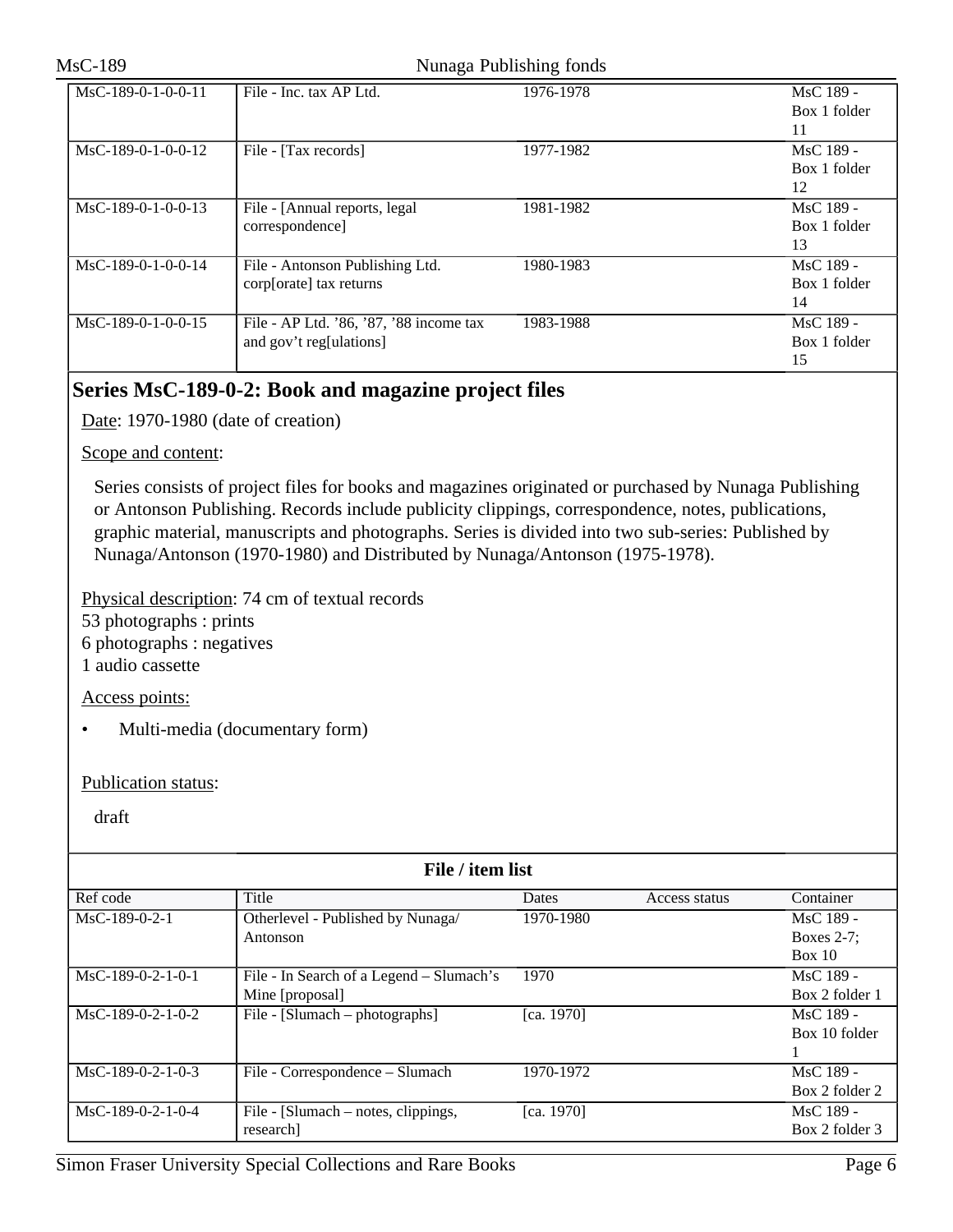| MsC-189              | Nunaga Publishing fonds                  |            |                           |
|----------------------|------------------------------------------|------------|---------------------------|
| MsC-189-0-2-1-0-5    | File - Book – general [Slumach]          | [1970]     | MsC 189 -                 |
|                      |                                          |            | Box 2 folder 4            |
| MsC-189-0-2-1-0-6    | File - In Search of a Legend [research]  | [ca. 1970] | MsC 189 -                 |
|                      |                                          |            | Box 2 folder 5            |
| MsC-189-0-2-1-0-7    | File - [Archival research - Slumach]     | [ca. 1970] | MsC 189 -                 |
|                      |                                          |            | Box 2 folder 6            |
| MsC-189-0-2-1-0-8    | File - [Slumach - draft]                 | [ca. 1971] | MsC 189 -                 |
|                      |                                          |            | Box 2 folder 7            |
| MsC-189-0-2-1-0-9    | File - In Search of a Legend: Slumach's  | 1972-1974  | MsC 189 -                 |
|                      | Gold                                     |            | Box 2 folder 8            |
| MsC-189-0-2-1-0-10   | File - In Search of a Legend [income     | 1972-1973  | MsC 189 -                 |
|                      | statements]                              |            | Box 2 folder 9            |
| MsC-189-0-2-1-0-11   | File - [Slumach – articles]              | 1973-1981  | MsC 189 -                 |
|                      |                                          |            | Box 2 folder              |
|                      |                                          |            | 10                        |
| $MsC-189-0-2-1-0-12$ | File - [Slumach – books]                 | 1972-1981  | MsC 189 -                 |
|                      |                                          |            | Box 2 folder              |
|                      |                                          |            | 11                        |
| $MsC-189-0-2-1-0-13$ | File - Granite city, Tulameen map        | [ca. 1973] | MsC 189 -                 |
|                      |                                          |            | Box 3 folder 1            |
| MsC-189-0-2-1-0-14   | File - New Westminster - The Early       | 1974-1977  | MsC 189 -                 |
|                      | Years, 1858-1898, A. Woodland            |            | Box 3 folder 2            |
| MsC-189-0-2-1-0-15   | File - [New Westminster - The Early      | 1973-1974  | MsC 189 -                 |
|                      | Years, correspondence]                   |            | Box 3 folder 3            |
| $MsC-189-0-2-1-0-16$ | File - BC Canoe Routes                   | 1974-1980  | MsC 189 -                 |
|                      |                                          |            | Box 3 folder 4            |
| MsC-189-0-2-1-0-17   | File - BC Canoe Routes, canoe sport BC   | 1974-1975  | MsC 189 -                 |
|                      |                                          |            | Box 3 folder 5            |
| MsC-189-0-2-1-0-18   | File - BC Canoe Routes [photographs]     | [ca. 1973] | MsC 189 -                 |
|                      |                                          |            | Box 10 folders            |
|                      |                                          |            | $2 - 3$                   |
| MsC-189-0-2-1-0-19   | File - Hiking the High Points, Roland    | 1974-1976  | MsC 189 -                 |
|                      | Neave - Kamloops CC                      |            | Box 3 folder              |
|                      |                                          |            | 6 MsC 189 -               |
|                      |                                          |            | Box 10 folder             |
|                      |                                          |            | 4                         |
| MsC-189-0-2-1-0-20   | File - BC Cross-Country Ski Routes,      | 1974-1977  | MsC 189 -                 |
|                      | Richard & Rochelle Wright                |            | Box 3 folder 7            |
| MsC-189-0-2-1-0-21   | File - East Kootenay Saga, David Scott & | 1974-1976  | MsC 189 -                 |
|                      | Edna Hanic                               |            | Box 3 folder 8            |
| $MsC-189-0-2-1-0-22$ | File - East Kootenay Saga                | 1975-1980  | MsC 189 -                 |
|                      |                                          |            | Box 3 folder 9            |
| MsC-189-0-2-1-0-23   | File - [The Danube Caper – print         | [ca. 1974] | MsC 189 -<br>Box 3 folder |
|                      | production]                              |            | 10                        |
| MsC-189-0-2-1-0-24   | File - The Danube Caper of Cornelius     | 1975-1983  | MsC 189 -                 |
|                      | <b>Burke</b>                             |            | Box 4 folder 1            |
| MsC-189-0-2-1-0-25   | File - George Daacon's Book of Funny     | 1975-1976  | MsC 189 -                 |
|                      | Stuff                                    |            | Box 4 folder 2            |
| MsC-189-0-2-1-0-26   | File - Highrise Horticulture, David      | 1975       | MsC 189 -                 |
|                      | <b>Tarrant</b>                           |            | Box 4 folder 3            |
| MsC-189-0-2-1-0-27   | File - A Seagull's Cry                   | 1976-1977  | MsC 189 -                 |
|                      |                                          |            | Box 4 folder 4            |
|                      |                                          |            |                           |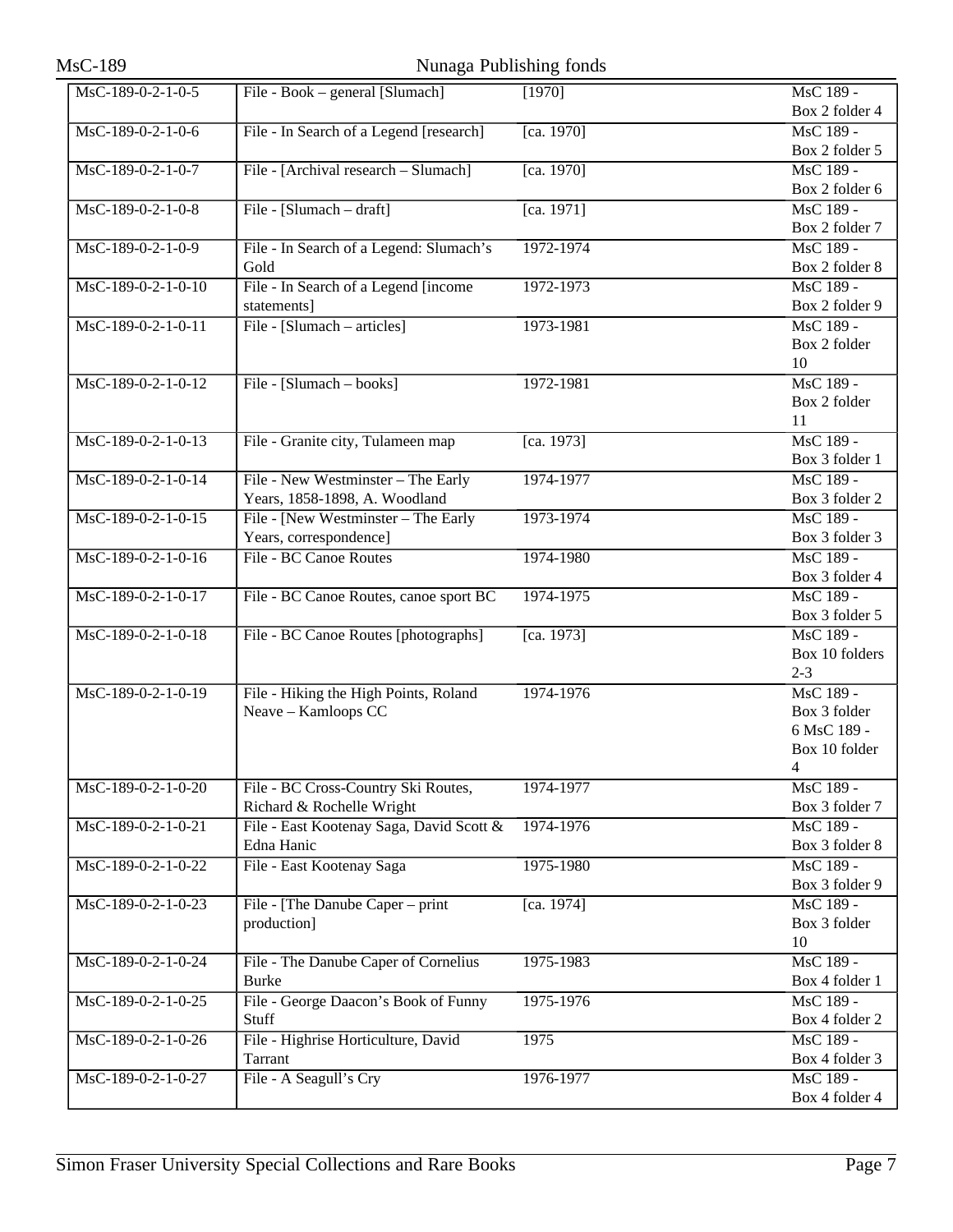# MsC-189 Nunaga Publishing fonds

| MsC-189-0-2-1-0-28                     | File - A Seagull's Cry [manuscript]     | [ca. 1975] | MsC 189 -      |
|----------------------------------------|-----------------------------------------|------------|----------------|
|                                        |                                         |            | Box 4 folders  |
|                                        |                                         |            | $5-6$          |
| MsC-189-0-2-1-0-29                     | File - A Seagully's Cry, Maud Emery     | 1976       | MsC 189 -      |
|                                        |                                         |            | Box 4 folder 7 |
| MsC-189-0-2-1-0-30                     | File - British Columbia Recreational    | 1976-1977  | MsC 189 -      |
|                                        | Atlas                                   |            | Box 4 folder 8 |
| MsC-189-0-2-1-0-31                     | File - Canadian Frontier Annual         | 1977       | MsC 185 -      |
|                                        |                                         |            | Box 5 folder   |
|                                        |                                         |            | 1 MsC 189 -    |
|                                        |                                         |            | Box 5 folder   |
| $\overline{\text{MsC-189-0-2-1-0-32}}$ | File - Canadian Frontier Annual         | 1974-1977  | MsC 189 -      |
|                                        | [correspondence]                        |            | Box 5 folder 2 |
| MsC-189-0-2-1-0-33                     | File - Frontier Annual: General         | 1978       | MsC 189 -      |
|                                        |                                         |            | Box 5 folder 3 |
| MsC-189-0-2-1-0-34                     | File - Canadian Frontier Annual #3,     | 1978       | MsC 189 -      |
|                                        | Brian Antonson, Gordon Stewart          |            | Box 5 folder 4 |
| MsC-189-0-2-1-0-35                     | File - Canadian Frontier [distribution] | 1976-1979  | MsC 189 -      |
|                                        |                                         |            | Box 5 folder 5 |
| MsC-189-0-2-1-0-36                     | File - Canadian Frontier 1972-1973      | 1972-1973  | MsC 189 -      |
|                                        | [magazines]                             |            | Box 5 folder 6 |
| MsC-189-0-2-1-0-37                     | File - Canadian Frontier 1974           | 1974       | MsC 189 -      |
|                                        | [magazines]                             |            | Box 5 folder 7 |
| MsC-189-0-2-1-0-38                     | File - [Magazines, including BC         | 1972-1984  | MsC 189 -      |
|                                        | Outdoors, Whistlepunk]                  |            | Box 5 folder 8 |
| MsC-189-0-2-1-0-39                     | File - [Canadian Treasure magazine]     | 1973-1974  | MsC 189 -      |
|                                        |                                         |            | Box 6 folder 1 |
| MsC-189-0-2-1-0-40                     | File - [Sagas of the West; Sheriffs and | 1971-1978  | MsC 189 -      |
|                                        | Outlaws magazines]                      |            | Box 6 folder 2 |
| MsC-189-0-2-1-0-41                     | File - Prison Doctor                    | 1976-1979  | MsC 189 -      |
|                                        |                                         |            | Box 6 folder 3 |
| MsC-189-0-2-1-0-42                     | File - Prison Doctor [manuscript]       | [ca. 1975] | MsC 189 -      |
|                                        |                                         |            | Box 6 folder 4 |
| MsC-189-0-2-1-0-43                     | File - Jean Pauline, An Indian Tragedy, | 1976-1978  | MsC 189 -      |
|                                        | M. Emery                                |            | Box 6 folder 5 |
| MsC-189-0-2-1-0-44                     | File - Jean Pauline [manuscript]        | 1976       | MsC 189 -      |
|                                        |                                         |            | Box 6 folder 6 |
| MsC-189-0-2-1-0-45                     | File - Spatsizi, T.A. Walker            | 1977-1981  | MsC 189 -      |
|                                        |                                         |            | Box 6 folder 7 |
| MsC-189-0-2-1-0-46                     | File - Spatsizi maps (Fred)             | [ca. 1976] | MsC 189 -      |
|                                        |                                         |            | Box 6 folder 8 |
| MsC-189-0-2-0-1-47                     | File - Spatsizi [correspondence]        | 1978-1980  | MsC 189 -      |
|                                        |                                         |            | Box 6 folder 9 |
| MsC-189-0-2-1-0-48                     | File - Spatsizi [photographs]           | [ca. 1976] | MsC 189 -      |
|                                        |                                         |            | Box 10 folder  |
|                                        |                                         |            | 5              |
| MsC-189-0-2-1-0-49                     | File - Spatsizi [correspondence]        | 1976-1978  | MsC 189 -      |
|                                        |                                         |            | Box 7 folder 1 |
| MsC-189-0-2-1-0-50                     | File - Defence of Vancouver             | 1976-1978  | MsC 189 -      |
|                                        |                                         |            | Box 7 folder   |
|                                        |                                         |            | 2 MsC 189 -    |
|                                        |                                         |            | Box 10 folder  |
|                                        |                                         |            | 6              |
| $Ms\overline{C-189-0-2-1-0-51}$        | File - The Military Defence of          | 1976-1978  | MsC 189 -      |
|                                        | Vancouver, Peter Moogk                  |            | Box 7 folder   |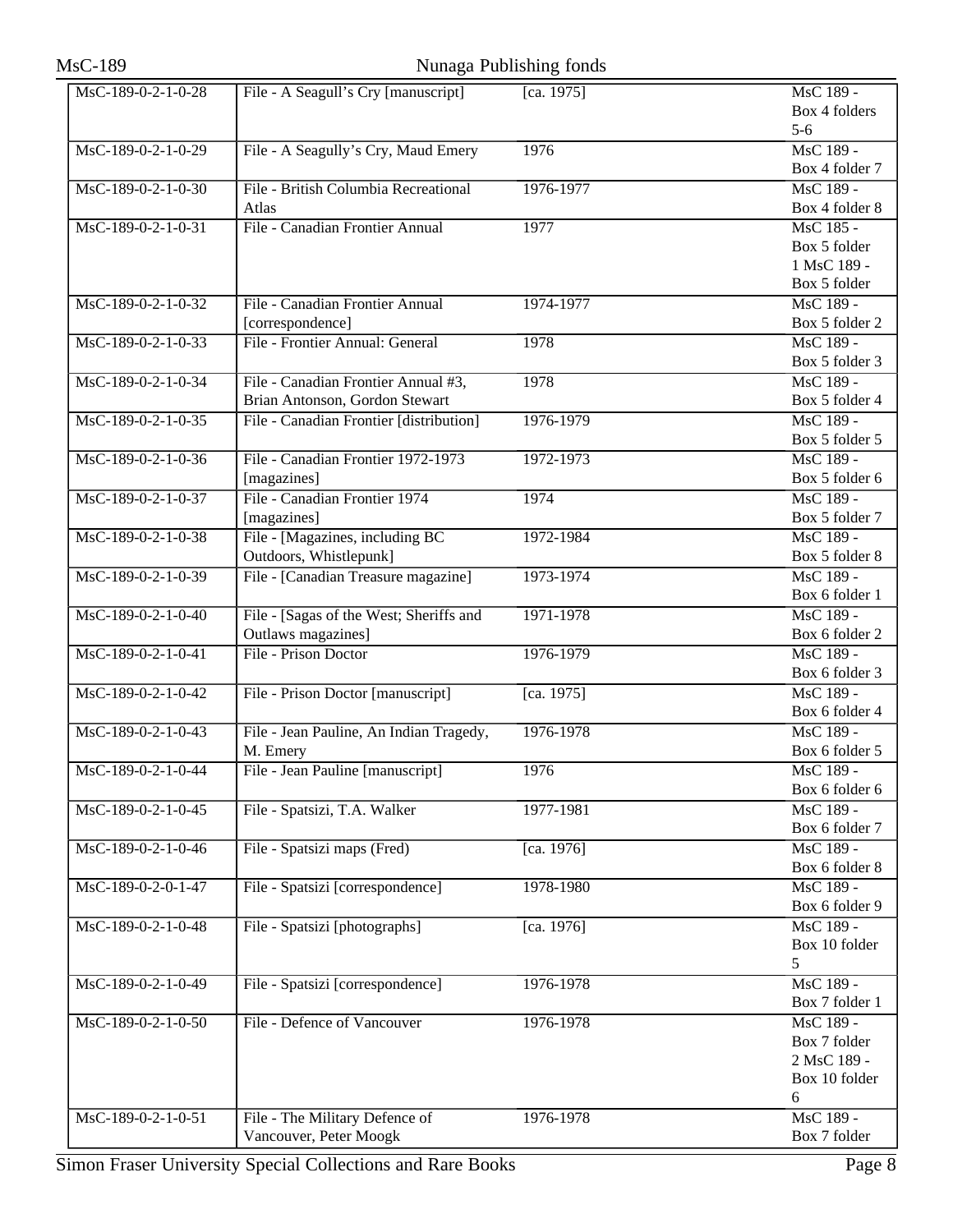|                     |                                          |            | 3 MsC 189 -    |
|---------------------|------------------------------------------|------------|----------------|
|                     |                                          |            | Box 10 folder  |
|                     |                                          |            | 6              |
| MsC-189-0-2-1-0-52  | File - Shadows of a Violent Mind         | 1979       | MsC 189 -      |
|                     |                                          |            | Box 7 folder 4 |
| MsC-189-0-2-1-0-53  | File - Shadows of a Violent Mind, Dr.    | 1979       | MsC 185 -      |
|                     | <b>Guy Richmond</b>                      |            | Box 7 folder   |
|                     |                                          |            | 5 MsC 189 -    |
|                     |                                          |            | Box 7 folder 5 |
| MsC-189-0-2-1-0-54  | File - [Shadows of a Violent Mind -      | [ca. 1979] | MsC 189 -      |
|                     | manuscript]                              |            | Box 7 folder   |
|                     |                                          |            | $6 - 7$        |
| MsC-189-0-2-1-0-55  | File - Westering, Richard Wright         | 1977-1980  | MsC 189 -      |
|                     |                                          |            | Box 7 folder 8 |
| MsC-189-0-2-1-0-56  | File - The Overlanders                   | 1976-1980  | MsC 189 -      |
|                     |                                          |            | Box 7 folder 9 |
| MsC-189-0-2-2       | Otherlevel - Distributed by Nunaga/      | 1975-1978  | MsC 189 -      |
|                     | Antonson                                 |            | Box 8 folders  |
|                     |                                          |            | $1 - 8$        |
| $MsC-189-0-2-2-0-1$ | File - All of It Was Fun, Sue Sturrock   | 1974-1977  | MsC 189 -      |
|                     |                                          |            | Box 8 folder 1 |
| MsC-189-0-2-2-0-2   | File - [A Bear Behind, Mike Cramond]     | 1973-1977  | MsC 189 -      |
|                     |                                          |            | Box 8 folder 2 |
| MsC-189-0-2-2-0-3   | File - Fish + Wildlife: The Recreational | 1975       | MsC 185 -      |
|                     | Resource, RL Cameron                     |            | Box 8 folder   |
|                     |                                          |            | 3 MsC 189 -    |
|                     |                                          |            | Box 8 folder 3 |
| MsC-189-0-2-2-0-4   | File - [I Did Not Kill Bob Neville]      | 1976-1977  | MsC 189 -      |
|                     |                                          |            | Box 8 folder 4 |
| MsC-189-0-2-2-0-5   | File - I Did Not Kill Bob Neville        | 1977       | MsC 189 -      |
|                     |                                          |            | Box 8 folder 5 |
| MsC-189-0-2-2-0-6   | File - Saga of Turtle Mountain           | 1976       | MsC 189 -      |
|                     |                                          |            | Box 8 folder 6 |
| MsC-189-0-2-2-0-7   | File - Eating Wild Plants, Kim Williams  | 1977-1978  | MsC 189 -      |
|                     |                                          |            | Box 8 folder 7 |
| MsC-189-0-2-2-0-8   | File - Waterton Glacier National Park,   | 1979       | MsC 189 -      |
|                     | Donald Hyndman + David Alt               |            | Box 8 folder 8 |

## <span id="page-8-0"></span>**Series MsC-189-0-3: Sales and distribution records**

Date: 1974-1983 (date of creation)

Scope and content:

Series consists of records relating to book sales and distribution; these document Nunaga's relationship with its sales representatives and agencies including J.J. Douglas, McIntyre and Stanton, Belford and Mountain Press.

Physical description: 13 cm textual records

Access points:

• Textual record (documentary form)

#### Arrangement: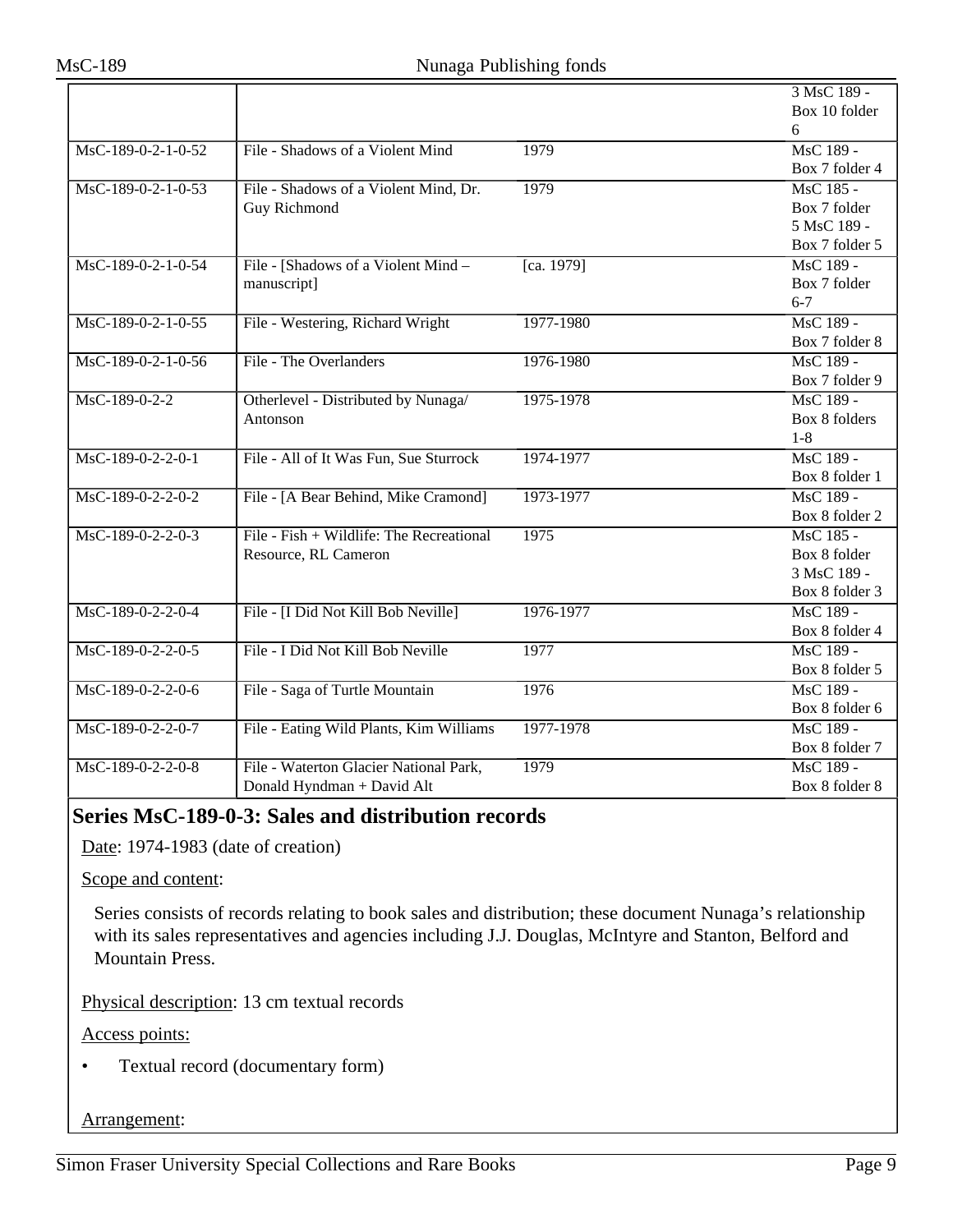Files have been arranged chronologically by the archivist.

#### Publication status:

#### draft

| File / item list    |                                      |           |               |                |
|---------------------|--------------------------------------|-----------|---------------|----------------|
| Ref code            | Title                                | Dates     | Access status | Container      |
| MsC-189-0-3-0-0-1   | File - Distribution and sales        | 1975-1978 |               | MsC 189 -      |
|                     |                                      |           |               | Box 8 folder 9 |
| MsC-189-0-3-0-0-2   | File - J.J.D. [J.J. Douglas]         | 1974-1977 |               | MsC 189 -      |
|                     |                                      |           |               | Box 8 folder   |
|                     |                                      |           |               | 10             |
| $MsC-189-0-3-0-0-3$ | File - JJD [J.J. Douglas]            | 1977-1979 |               | MsC 189 -      |
|                     |                                      |           |               | Box 8 folder   |
|                     |                                      |           |               | 11             |
| MsC-189-0-3-0-0-4   | File - McIntyre + Stanton            | 1975-1976 |               | MsC 189 -      |
|                     |                                      |           |               | Box 8 folder   |
|                     |                                      |           |               | 12             |
| MsC-189-0-3-0-0-5   | File - Agency – Native peoples       | 1975-1976 |               | MsC 189 -      |
|                     |                                      |           |               | Box 8 folder   |
|                     |                                      |           |               | 13             |
| $MsC-189-0-3-0-0-6$ | File - Agency - Mtn [Mountain] Press | 1977      |               | $MsC$ 189 -    |
|                     |                                      |           |               | Box 9 folder 1 |
| MsC-189-0-3-0-0-7   | File - Signpost                      | 1978-1979 |               | MsC 189 -      |
|                     |                                      |           |               | Box 9 folder 2 |
| MsC-189-0-3-0-0-8   | <b>File - The Mountaineers</b>       | 1978      |               | MsC 189 -      |
|                     |                                      |           |               | Box 9 folder 3 |
| MsC-189-0-3-0-0-9   | File - Mountain Press correspondence | 1977-1978 |               | $MsC$ 189 -    |
|                     |                                      |           |               | Box 9 folder 4 |
| MsC-189-0-3-0-0-10  | File - Belford Books                 | 1976-1977 |               | MsC 189 -      |
|                     |                                      |           |               | Box 9 folder 5 |
| MsC-189-0-3-0-0-11  | File - [North Country Book Express   | 1983      |               | MsC 189 -      |
|                     | correspondence]                      |           |               | Box 9 folder 6 |

## <span id="page-9-0"></span>**Series MsC-189-0-4: Correspondence**

Date: 1973-1984 (date of creation)

Scope and content:

Series consists of the incoming and outgoing correspondence of Rick Antonson in his role as president of Nunaga Publishing and Antonson Publishing Ltd. For correspondence regarding government grants and Nunaga's role in publishing associations, see Series 5, Government and book information files.

Physical description: 15 cm textual records

1 photograph

Access points:

- Textual record (documentary form)
- Photographic material (documentary form)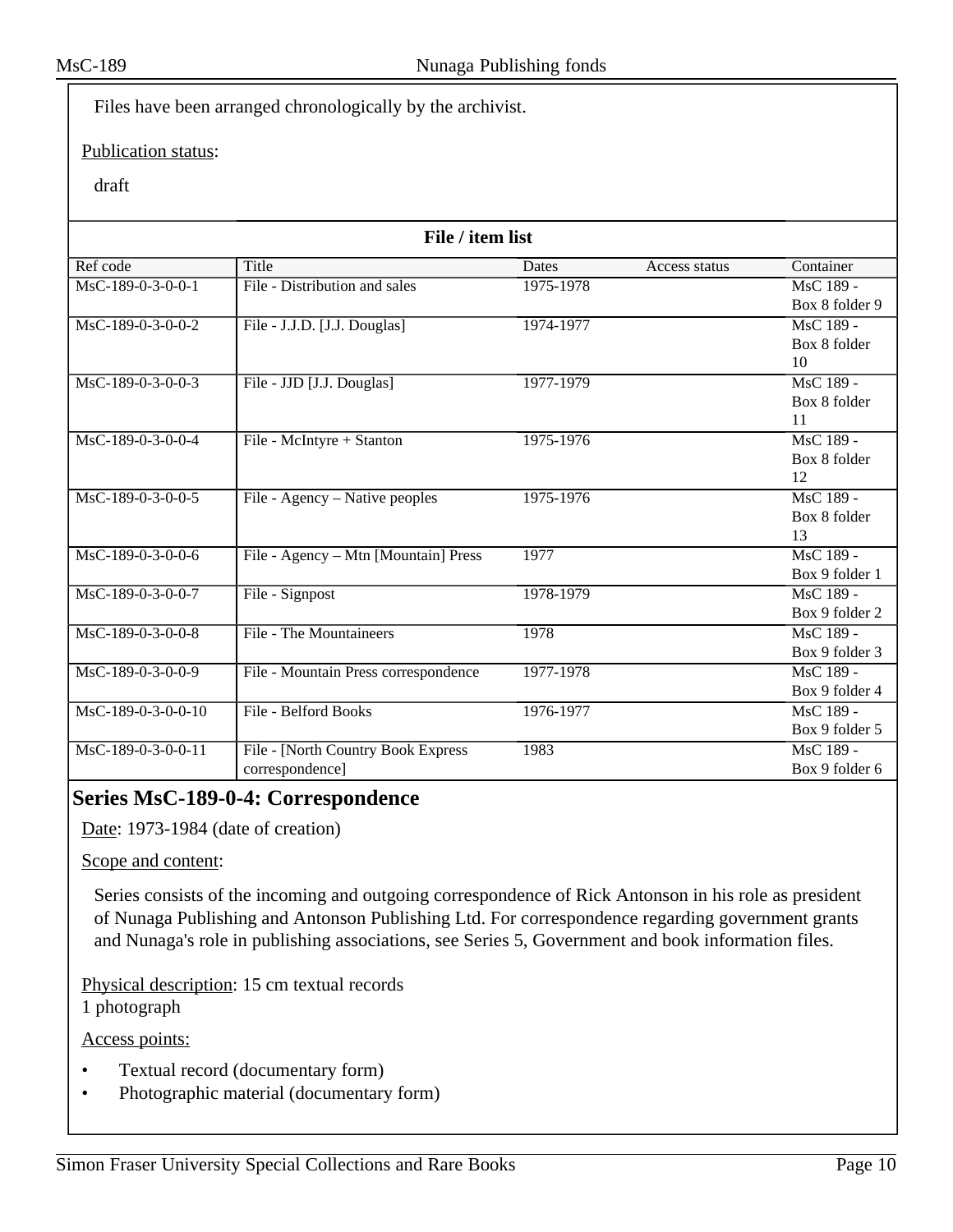#### Publication status:

#### draft

| File / item list    |                                    |              |               |                |
|---------------------|------------------------------------|--------------|---------------|----------------|
| Ref code            | Title                              | <b>Dates</b> | Access status | Container      |
| $MsC-189-0-4-0-0-1$ | File - [Correspondence – outgoing] | 1973-1975    |               | MsC 189 -      |
|                     |                                    |              |               | Box 9 folder 7 |
| $MsC-189-0-4-0-0-2$ | File - Production information      | 1973-1979    |               | MsC 189 -      |
|                     | [correspondence with printers]     |              |               | Box 9 folder 8 |
| $MsC-189-0-4-0-0-3$ | File - [Correspondence – Western   | 1973-1979    |               | MsC 189 -      |
|                     | Heritage Supply]                   |              |               | Box 9 folder 9 |
| MsC-189-0-4-0-0-4   | File - General correspondence      | 1973-1979    |               | MsC 189 -      |
|                     | [incoming]                         |              |               | Box 9 folder   |
|                     |                                    |              |               | 10             |
| MsC-189-0-4-0-0-5   | File - [England correspondence]    | 1976         |               | MsC 189 -      |
|                     |                                    |              |               | Box 9 folder   |
|                     |                                    |              |               | 11             |
| $MsC-189-0-4-0-0-6$ | File - [Memos from Rick Antonson]  | 1975-1976    |               | MsC 189 -      |
|                     |                                    |              |               | Box 9 folder   |
|                     |                                    |              |               | 12             |
| $MsC-189-0-4-0-0-7$ | File - [Correspondence – Sun Life  | 1976         |               | MsC 189 -      |
|                     | Assurance]                         |              |               | Box 9 folder   |
|                     |                                    |              |               | 13             |
| $MsC-189-0-4-0-0-8$ | File - Reference correspondence    | 1977-1978    |               | MsC 189 -      |
|                     |                                    |              |               | Box 9 folder   |
|                     |                                    |              |               | 14             |
| MsC-189-0-4-0-0-9   | File - [Correspondence – teaching] | 1977         |               | MsC 189 -      |
|                     | materials kit]                     |              |               | Box 11 folder  |
|                     |                                    |              |               | 1              |
| MsC-189-0-4-0-0-10  | File - Correspondence              | 1976-1984    |               | MsC 189 -      |
|                     |                                    |              |               | Box 11 folder  |
|                     |                                    |              |               | 2 MsC 189 -    |
|                     |                                    |              |               | Box 10 folder  |
|                     |                                    |              |               | 7              |
| MsC-189-0-4-0-0-11  | File - [Correspondence – Antonson  | 1977-1979    |               | MsC 189 -      |
|                     | Publishing]                        |              |               | Box 11 folder  |
|                     |                                    |              |               | 3              |

## <span id="page-10-0"></span>**Series MsC-189-0-5: Submissions and proposals**

Date: 1974-1979 (date of creation)

Scope and content:

Series consists of book submissions and proposals received by Nunaga Publishing and Antonson Publishing Ltd.

Physical description: 12 cm textual records

Access points:

• Textual record (documentary form)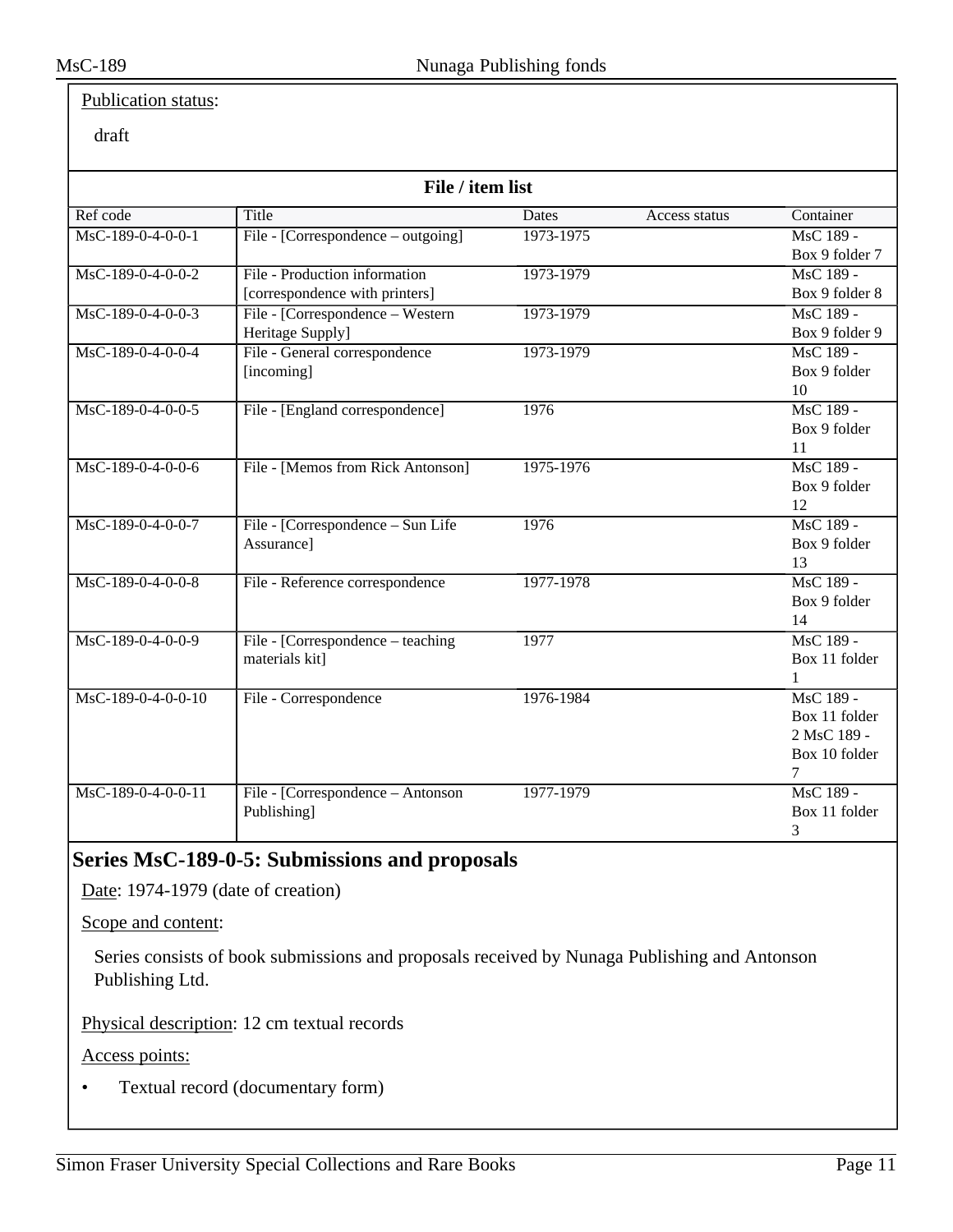#### Arrangement:

Files arranged chronologically by the archivist.

#### Publication status:

#### draft

| File / item list    |                                        |           |               |                |
|---------------------|----------------------------------------|-----------|---------------|----------------|
| Ref code            | Title                                  | Dates     | Access status | Container      |
| $MsC-189-0-5-0-0-1$ | File - Various potential book projects | 1974-1977 |               | MsC 189 -      |
|                     |                                        |           |               | Box 11 folder  |
|                     |                                        |           |               | 4              |
| MsC-189-0-5-0-0-2   | File - Proposed titles and authors     | 1975-1977 |               | MsC 189 -      |
|                     |                                        |           |               | Box 11 folder  |
|                     |                                        |           |               | 5              |
| MsC-189-0-5-0-0-3   | File - [Submissions]                   | 1974-1977 |               | MsC 189 -      |
|                     |                                        |           |               | Box 11 folder  |
|                     |                                        |           |               | 6              |
| $MsC-189-0-5-0-0-4$ | File - Active prospects                | 1976-1978 |               | MsC 189 -      |
|                     |                                        |           |               | Box 11 folder  |
|                     |                                        |           |               |                |
| MsC-189-0-5-0-0-5   | File - Submissions rejected            | 1977-1979 |               | MsC 189 -      |
|                     |                                        |           |               | Box 12 folders |
|                     |                                        |           |               | $1-2$          |

#### <span id="page-11-0"></span>**Series MsC-189-0-6: Government and book information files**

Date: 1974-1980 (date of creation)

Scope and content:

Series consists of records documenting government grants, general book business reference material, and the publishing association and group activities of Nunaga Publishing and Rick Antonson. Associations and organizations include the Canada Council, BC Publishers Group, Canadian Book Information Centre and the Independent Publishers Association.

Physical description: 18 cm textual records

Access points:

• Textual record (documentary form)

#### Arrangement:

Arrangement follows creator's original order.

Publication status:

| File / item list |       |       |               |           |  |
|------------------|-------|-------|---------------|-----------|--|
| Ref code         | Title | Dates | Access status | Container |  |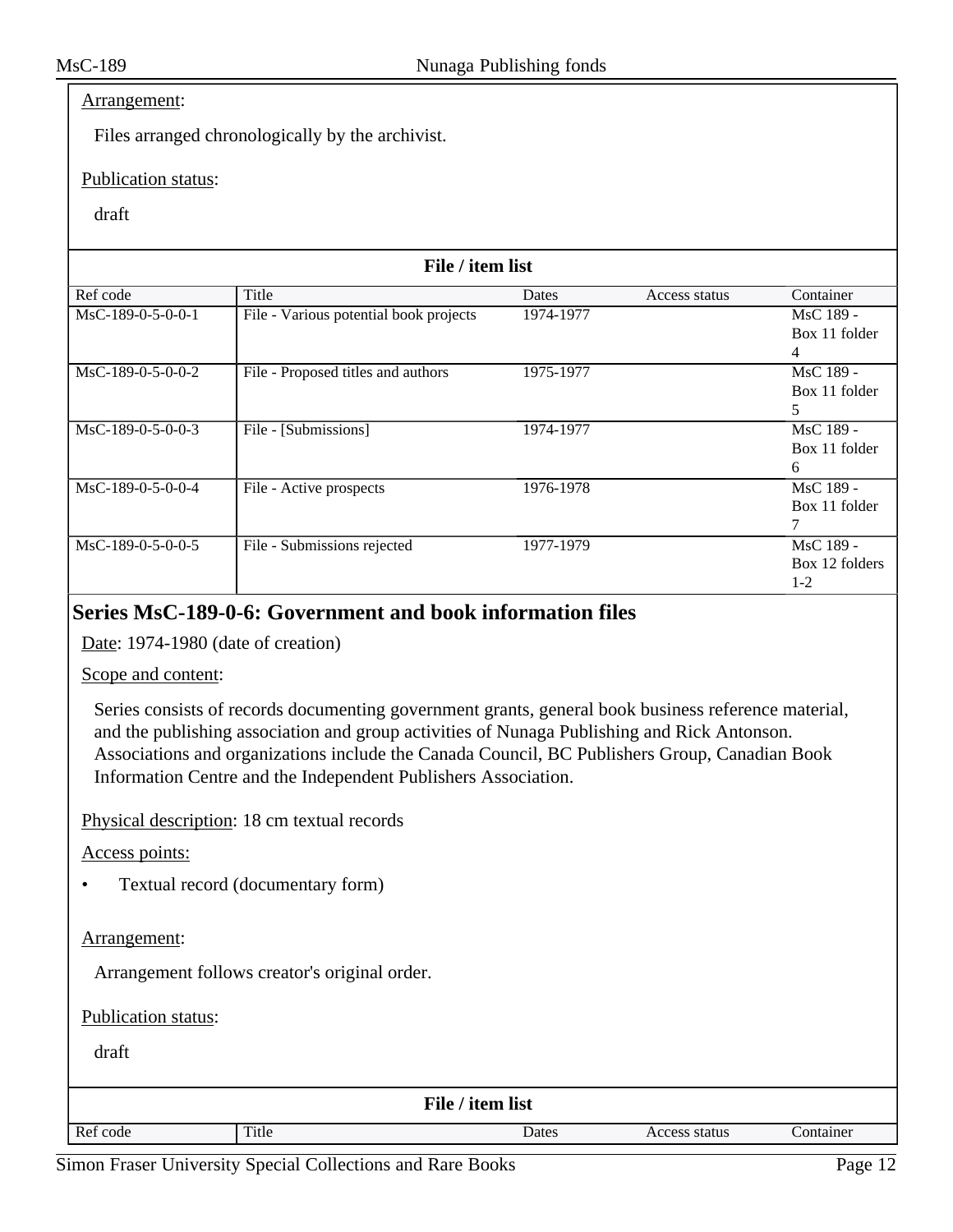#### MsC-189 Nunaga Publishing fonds

| MsC-189-0-6-0-0-1                     | File - Canadian Council grants (finances) | 1974-1980 | MsC 189 -      |
|---------------------------------------|-------------------------------------------|-----------|----------------|
|                                       |                                           |           | Box 12 folders |
|                                       |                                           |           | $3-4$          |
| MsC-186-0-6-0-0-2                     | File - BC Gov't Grants and Loans          | 1975-1980 | MsC 189 -      |
|                                       | (finances)                                |           | Box 12 folder  |
|                                       |                                           |           | 5              |
| $\overline{\text{MsC-186-0-6-0-3}}$   | File - [Correspondence re: grants]        | 1974      | MsC 189 -      |
|                                       |                                           |           | Box 12 folder  |
|                                       |                                           |           | 6              |
| MsC-189-0-6-0-0-4                     | File - [General reference, notes,         | 1975-1977 | MsC 189 -      |
|                                       | correspondence]                           |           | Box 12 folder  |
|                                       |                                           |           | 7              |
| MsC-189-0-6-0-0-5                     | File - [Paul Irwin, Publishing Centre]    | 1974-1977 | MsC 189 -      |
|                                       |                                           |           | Box 12 folder  |
|                                       |                                           |           | 8              |
| MsC-189-0-6-0-0-6                     | File - General info                       | 1977-1979 | MsC 189 -      |
|                                       |                                           |           | Box 13 folder  |
|                                       |                                           |           | 1              |
| MsC-189-0-6-0-0-7                     | File - [Independent Publishers            | 1974      | MsC 189 -      |
|                                       | Association]                              |           | Box 13 folder  |
|                                       |                                           |           | 2              |
| $\overline{\text{MsC-189-0-6-0-0-8}}$ | File - [BC Publishers Group]              | 1977-1978 | MsC 185 -      |
|                                       |                                           |           | Box 13 folder  |
|                                       |                                           |           | 3 MsC 189 -    |
|                                       |                                           |           | Box 13 folder  |
|                                       |                                           |           | 3              |
| MsC-189-0-6-0-0-9                     | File - [BC Publishers Group]              | 1977      | MsC 189 -      |
|                                       |                                           |           | Box 13 folder  |
|                                       |                                           |           | 4              |
| MsC-189-0-6-0-0-10                    | File - B.C.P.G. [BC Publishers Group]     | 1978-1980 | MsC 189 -      |
|                                       |                                           |           | Box 13 folder  |
|                                       |                                           |           | 5              |
| MsC-189-0-6-0-0-11                    | File - Canadian B[ook] Info C[entre]      | 1976      | MsC 189 -      |
|                                       |                                           |           | Box 13 folder  |
|                                       |                                           |           | 6              |
| MsC-189-0-6-0-0-12                    | File - To Rick: Questions, notes, answers | 1979      | MsC 189 -      |
|                                       |                                           |           | Box 13 folder  |
|                                       |                                           |           | 7              |
| MsC-189-0-6-0-0-13                    | File - [Correspondence re: ISBN]          | 1974-1975 | MsC 189 -      |
|                                       |                                           |           | Box 13 folder  |
|                                       |                                           |           | 8              |
| MsC-189-0-6-0-0-14                    | File - CIP data / ISBN                    | 1975-1976 | MsC 189 -      |
|                                       |                                           |           | Box 13 folder  |
|                                       |                                           |           | 9              |
|                                       |                                           |           |                |

## <span id="page-12-0"></span>**Series MsC-189-0-7: Publicity and related records**

Date: 1973-[1994] (date of creation)

Scope and content:

Series consists of newspaper clippings, catalogues and other records relating to advertising, book announcements and publicity garnered or collected by Nunaga Publishing Ltd. and Rick Antonson.

Physical description: 12 cm textual records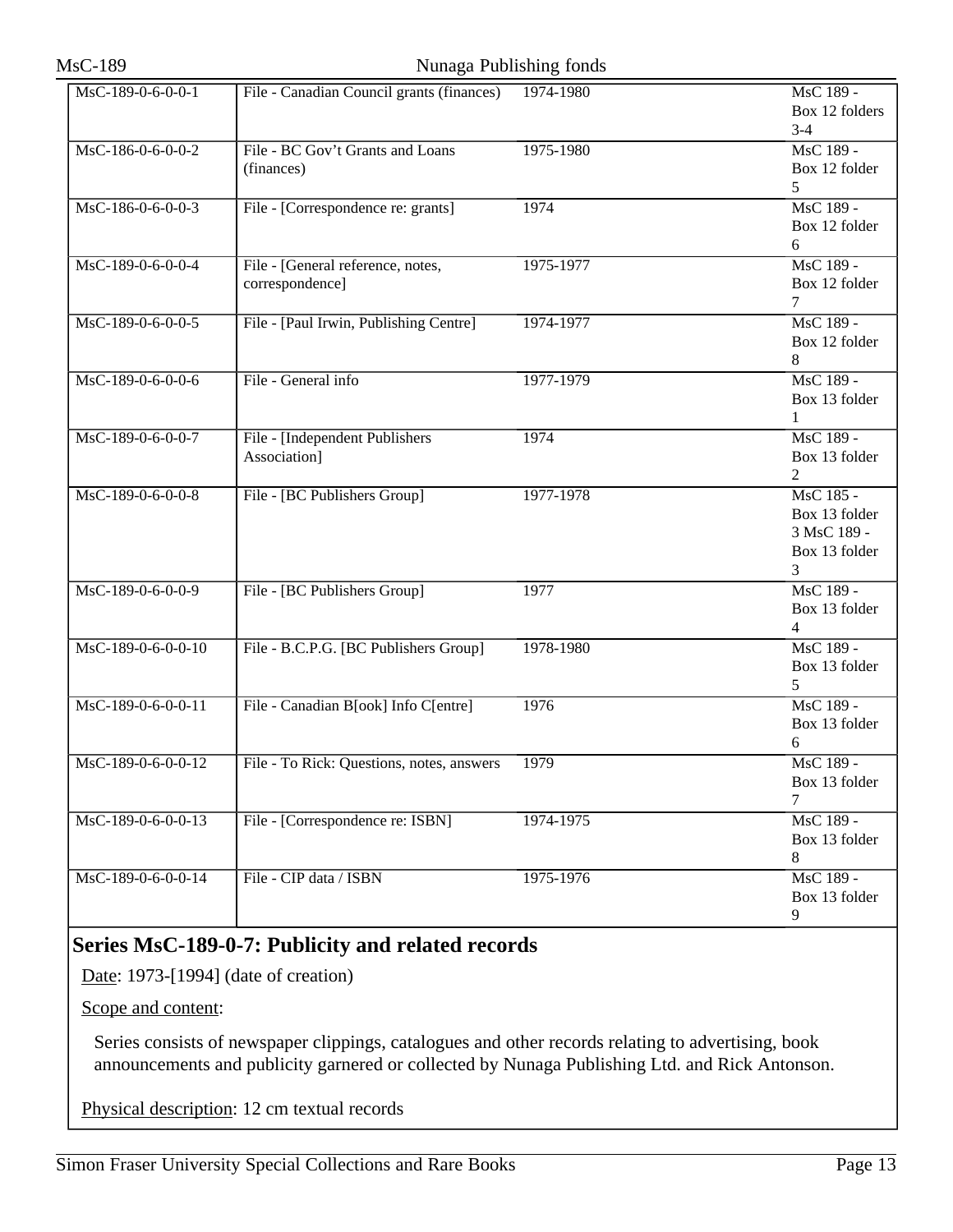#### Access points:

• Textual record (documentary form)

#### Physical condition:

Series contains newsprint.

#### Publication status:

draft

| File / item list                      |                                          |           |               |               |  |
|---------------------------------------|------------------------------------------|-----------|---------------|---------------|--|
| Ref code                              | Title                                    | Dates     | Access status | Container     |  |
| $\overline{\text{MsC-189-0-7-0-0-1}}$ | File - To send book reviews, media, ads, | 1975-1976 |               | MsC 189 -     |  |
|                                       | pub. correspondence                      |           |               | Box 14 folder |  |
|                                       |                                          |           |               | $\mathbf{1}$  |  |
| MsC-189-0-7-0-0-2                     | File - [Prison Doctor – clippings]       | 1973-1975 |               | MsC 189 -     |  |
|                                       |                                          |           |               | Box 14 folder |  |
|                                       |                                          |           |               | 2             |  |
| $\overline{\text{MsC-189-0-7-0-0-3}}$ | File - Prison Doctor - publicity         | 1975-1976 |               | MsC 189 -     |  |
|                                       |                                          |           |               | Box 14 folder |  |
|                                       |                                          |           |               | 3             |  |
| MsC-189-0-7-0-0-4                     | File - General publicity                 | 1975      |               | MsC 189 -     |  |
|                                       |                                          |           |               | Box 14 folder |  |
|                                       |                                          |           |               | 4             |  |
| MsC-189-0-7-0-0-5                     | File - [Rick Antonson – publicity]       | 1976      |               | MsC 189 -     |  |
|                                       |                                          |           |               | Box 14 folder |  |
|                                       |                                          |           |               | 5.            |  |
| MsC-189-0-7-0-0-6                     | File - [Canadian Literature]             | 1974-1977 |               | MsC 189 -     |  |
|                                       |                                          |           |               | Box 14 folder |  |
|                                       |                                          |           |               | 6             |  |
| MsC-189-0-7-0-0-7                     | File - Adverts, placements and plans     | 1977-1979 |               | MsC 189 -     |  |
|                                       |                                          |           |               | Box 14 folder |  |
|                                       |                                          |           |               | 7             |  |
| $MsC-189-0-7-0-0-8$                   | File - [Catalogues]                      | 1976-1979 |               | MsC 189 -     |  |
|                                       |                                          |           |               | Box 14 folder |  |
|                                       |                                          |           |               | 8             |  |
| MsC-189-0-7-0-0-9                     | File - [Poster – Curse of the Lost Gold  | [1994]    |               | MsC 189 -     |  |
|                                       | Mine]                                    |           |               | Box 14 folder |  |
|                                       |                                          |           |               | 9             |  |

## <span id="page-13-0"></span>**Series MsC-189-0-8: Douglas & McIntyre files**

Date: 1977-2006 (date of creation)

Scope and content:

Series consists of correspondence, notes, memos and minutes documenting the sale of Antonson Publishing's assets to Douglas & McIntyre (D&M), and Rick Antonson's subsequent role as Vice President, then member of D&M's board of directors.

Physical description: 12 cm of textual records